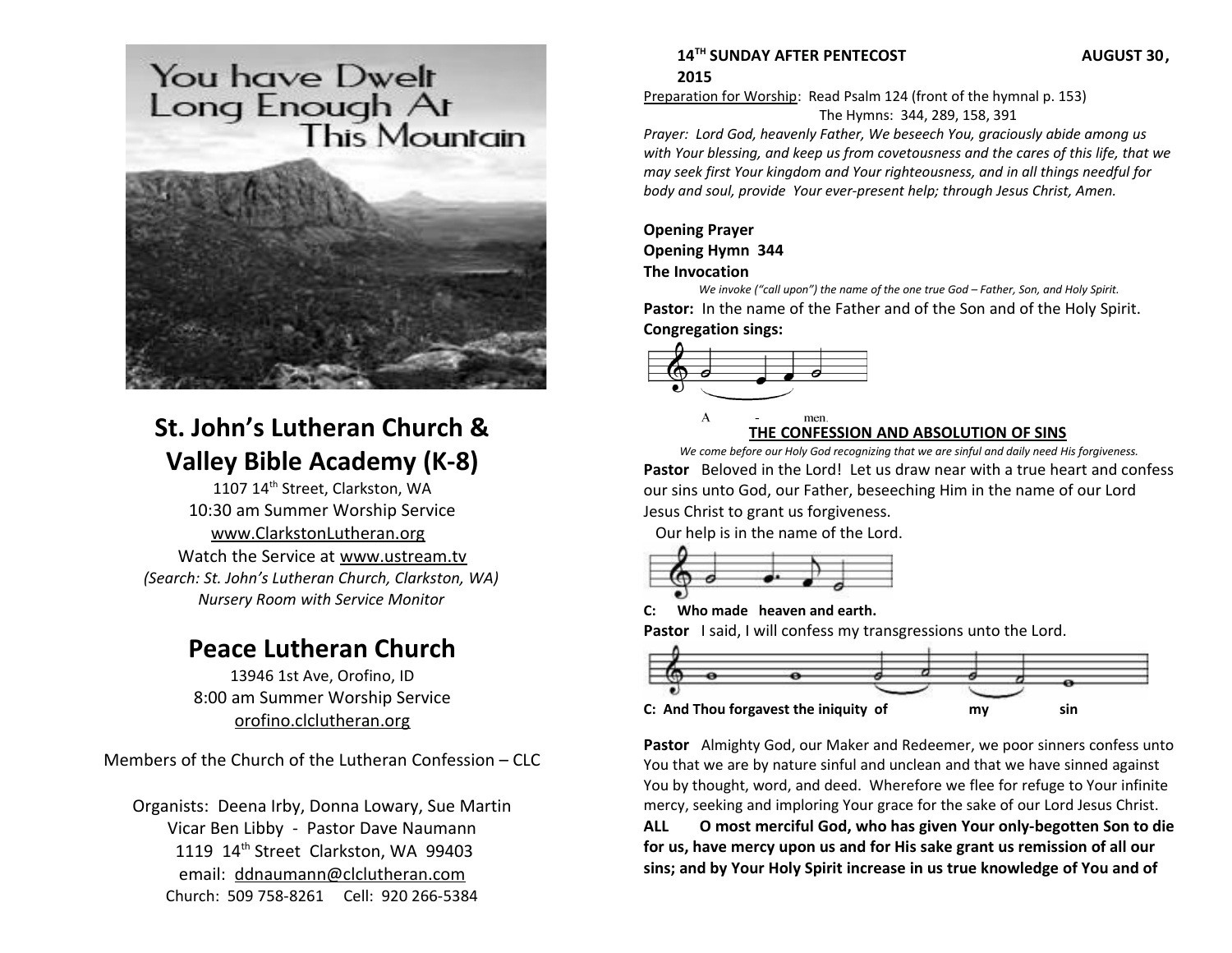**Your will and true obedience to Your Word, to the end that by Your grace we may come to everlasting life; through Jesus Christ our Lord. Amen**.

**Pastor** Almighty God, our heavenly Father, has had mercy upon us and has given His only Son to die for us and for His sake forgives us all our sins. To those who believe in His name He gives power to become the sons of God and has promised them His Holy Spirit. He who believes and is baptized shall be saved. Grant this, Lord, unto us all.



**THE INTROIT**

- *Having received the Lord's forgiveness, we are glad to enter into His courts with praise and thanksgiving. This entrance is made in the Introit with the Lord's own Word, often from the Psalms.*
- P: Have respect, O Lord, to Your covenant:
- **C: Oh, do not let the oppressed return ashamed!**
- P: Arise, O God, plead Your own cause;
- **C: Do not forget the voice of Your enemies;**
- P: O God, why have You cast us off forever?
- **C: Why does Your anger smoke against the sheep of Your pasture?**









#### **THE BIBLE READINGS**

#### *God speaks to us.*

### **The Old Testament Reading:**

Exodus 19:9-13, 16-20 And the LORD said to Moses, "Behold, I come to you in the thick cloud, that the people may hear when I speak with you, and believe you forever." So Moses told the words of the people to the LORD. 10 Then the LORD said to Moses, "Go to the people and consecrate them today and tomorrow, and let them wash their clothes. 11 "And let them be ready for the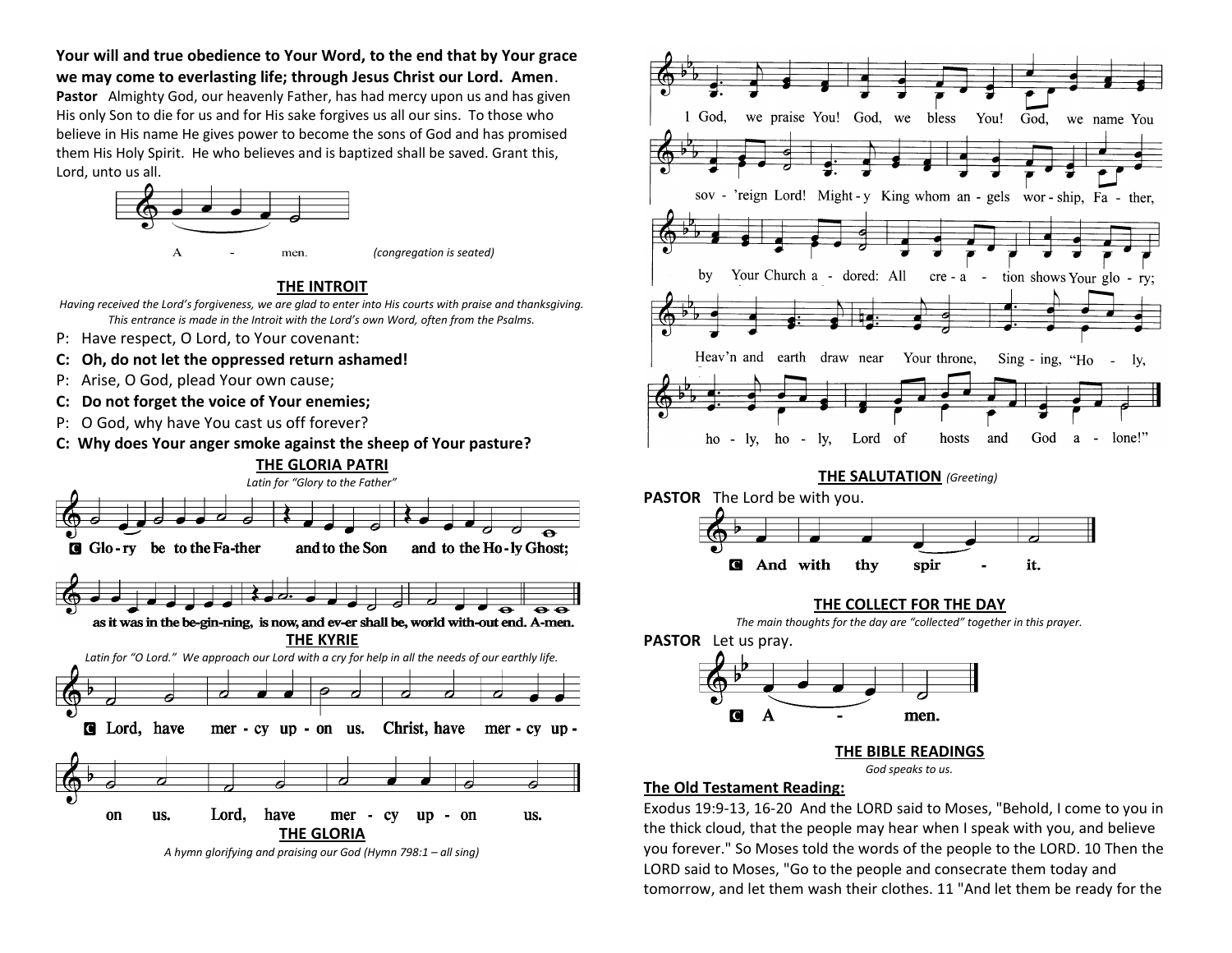third day. For on the third day the LORD will come down upon Mount Sinai in the sight of all the people. 12 "You shall set bounds for the people all around, saying, 'Take heed to yourselves that you do not go up to the mountain or touch its base. Whoever touches the mountain shall surely be put to death. 13 'Not a hand shall touch him, but he shall surely be stoned or shot with an arrow; whether man or beast, he shall not live.' When the trumpet sounds long, they shall come near the mountain." 16 Then it came to pass on the third day, in the morning, that there were thunderings and lightnings, and a thick cloud on the mountain; and the sound of the trumpet was very loud, so that all the people who were in the camp trembled. 17 And Moses brought the people out of the camp to meet with God, and they stood at the foot of the mountain. 18 Now Mount Sinai was completely in smoke, because the LORD descended upon it in fire. Its smoke ascended like the smoke of a furnace, and the whole mountain quaked greatly. 19 And when the blast of the trumpet sounded long and became louder and louder, Moses spoke, and God answered him by voice. 20 Then the LORD came down upon Mount Sinai, on the top of the mountain. And the LORD called Moses to the top of the mountain, and Moses went up.

 **PASTOR** Here ends the Old Testament reading. We continue with the responsive reading of:

#### **THE GRADUAL**

*The Gradual is a "Bridge of praise" that links the Old Testament with the New Testament.* 

- P: Have respect, O Lord, to Your covenant:
- **C: Oh, do not let the oppressed return ashamed!**
- P: Arise, O God, plead Your own cause;
- **C: Do not forget the voice of Your enemies; Hallelujah! Hallelujah!**
- P: O LORD, God of my salvation,
- **C: I have cried out day and night before You. Hallelujah!**



**PASTOR** The Gospel Reading comes from Luke chapter 13, beginning there in the 22<sup>nd</sup> verse.



#### **The Gospel Reading**

Luke 13:22-30 And He went through the cities and villages, teaching, and journeying toward Jerusalem. 23 Then one said to Him, "Lord, are there few who are saved?" And He said to them, 24 "Strive to enter through the narrow gate, for many, I say to you, will seek to enter and will not be able. 25 "When once the Master of the house has risen up and shut the door, and you begin to stand outside and knock at the door, saying, 'Lord, Lord, open for us,' and He will answer and say to you, 'I do not know you, where you are from,' 26 "then you will begin to say, 'We ate and drank in Your presence, and You taught in our streets.' 27 "But He will say, 'I tell you I do not know you, where you are from. Depart from Me, all you workers of iniquity.' 28 "There will be weeping and gnashing of teeth, when you see Abraham and Isaac and Jacob and all the prophets in the kingdom of God, and yourselves thrust out. 29 "They will come from the east and the west, from the north and the south, and sit down in the kingdom of God. 30 "And indeed there are last who will be first, and there are first who will be last."

**PASTOR:** Here ends the Gospel Reading.

P: Blessed are they who hear the Word of God and keep it.



*Congregation stands for:*

#### **THE APOSTLES' CREED**

We boldly confess what we believe. (Hymnal, page 12)

 **I believe in God the Father Almighty, Maker of Heaven and earth. And in Jesus Christ, His only Son, our Lord; Who was conceived by the Holy Ghost, Born of the Virgin Mary; Suffered under Pontius Pilate, Was crucified, dead, and buried; He descended into hell; the third day He rose again from the dead; He ascended into heaven And sitteth on the right hand of God the Father Almighty; From thence He shall come to judge the quick and the dead.**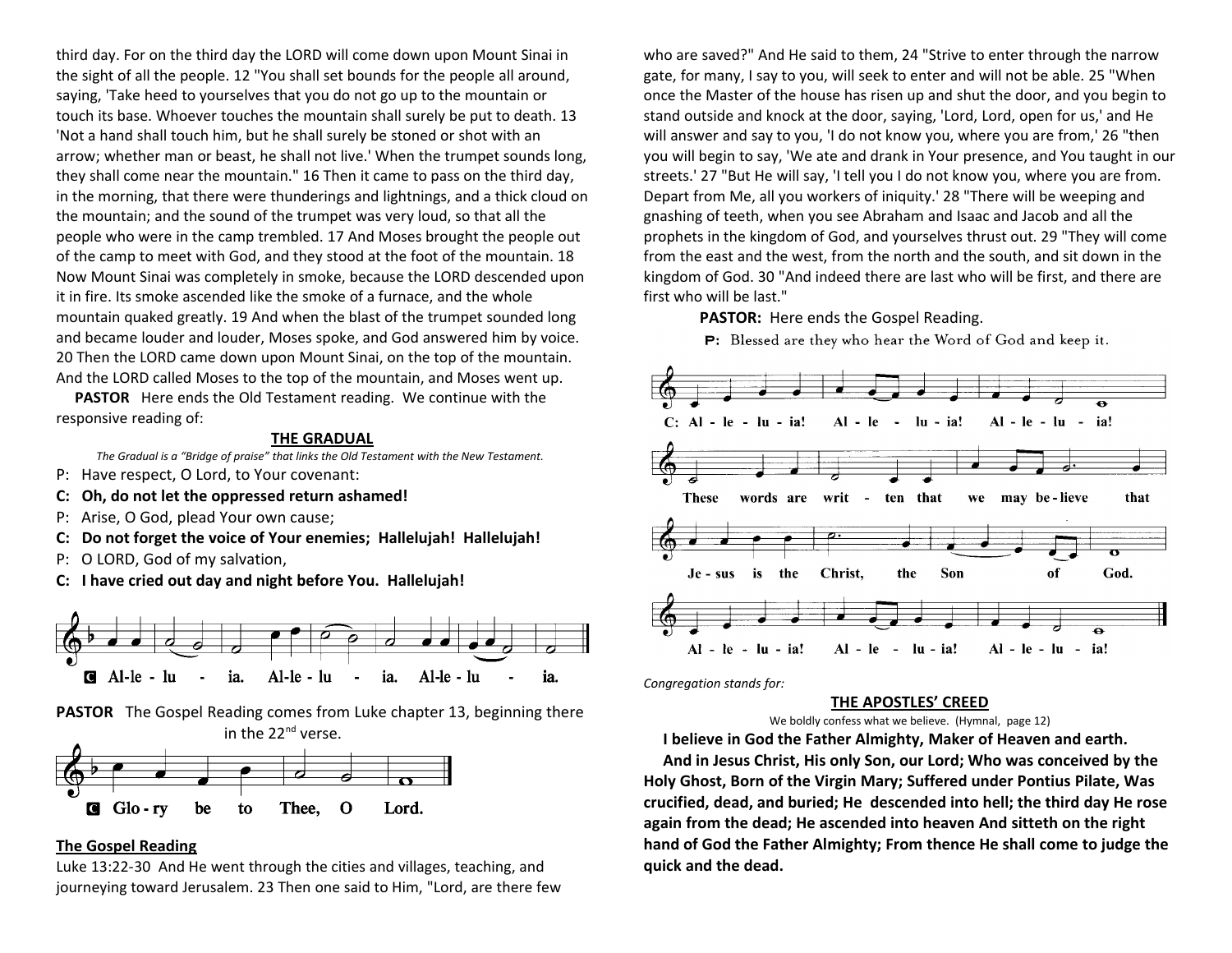**I believe in the Holy Ghost; The Holy Christian Church, the communion of saints; The forgiveness of sins; The resurrection of the body; And the life everlasting. Amen.**

#### **Hymn 289**

### **THE SERMON**

Hebrews 12:18-24 For you have not come to the mountain that may be touched and that burned with fire, and to blackness and darkness and tempest, 19 and the sound of a trumpet and the voice of words, so that those who heard it begged that the word should not be spoken to them anymore. 20 (For they could not endure what was commanded: "And if so much as a beast touches the mountain, it shall be stoned or shot with an arrow." 21 And so terrifying was the sight that Moses said, "I am exceedingly afraid and trembling.") 22 But you have come to Mount Zion and to the city of the living God, the heavenly Jerusalem, to an innumerable company of angels, 23 to the general assembly and church of the firstborn who are registered in heaven, to God the Judge of all, to the spirits of just men made perfect, 24 to Jesus the Mediator of the new covenant, and to the blood of sprinkling that speaks better things than that of Abel.

## Theme: "OUR POINT OF VIEW FROM TWO MOUNTAINS" I. Mt. Sinai II. Mt. Zion





#### **THE OFFERING OF THANKFUL HEARTS**

*Following your gifts, we stand and sing the offering hymn 788:1 Lord, You love the cheerful giver Who with open heart and hand Blesses freely, as a river that refreshes all the land. Grant us, then, the grace of giving with a spirit large and true. That our life and all our living we may consecrate to You.*

**PRAYERS -** (Pastor)

#### **THE LORD'S PRAYER -** (All)

**Our Father Who art in heaven, hallowed be Thy name. Thy kingdom come. Thy will be done on earth as it is in heaven. Give us this day our daily bread, and forgive us our trespasses as we forgive those who trespass against us. And lead us not into temptation, but deliver us from evil. For Thine is the kingdom and the power and the glory forever and ever, Amen.** 

**Hymn** *158*

*Peace Lutheran Church continues with Communion*

*Congregation stands for:*

#### **THE BENEDICTION**

|                | The blessing given by God for the blessing of His people (Numbers 6:24-26). |
|----------------|-----------------------------------------------------------------------------|
| <b>PASTOR:</b> | The LORD bless you and keep you.                                            |
|                | The LORD make His face shine upon you and be gracious unto you.             |
|                | The LORD lift up His countenance upon you and give you peace.               |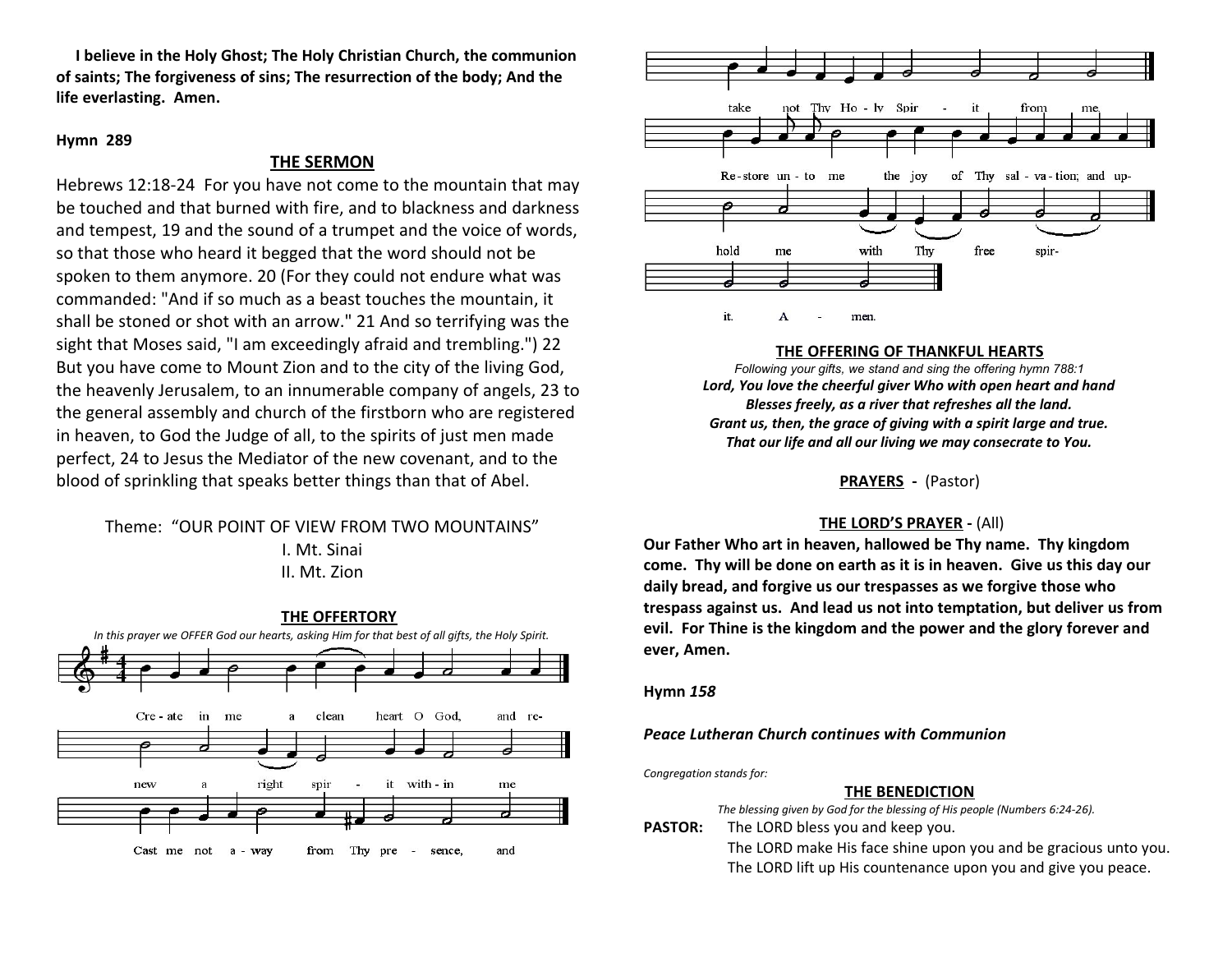

**The Closing Hymn 391**

*\*\*\* Silent Prayer \*\*\**

# **A n n o u n c e m e n t s**

*"If the LORD wills, we will do this or that." James 4:15*

**Welcome to all!** If you are a visitor, we appreciate your joining our worship family this morning, and we invite you to sign our guest book. If you would like to hear more about our church, please contact the pastor with the information listed on the front of this bulletin.

### **VALLEY BIBLE ACADEMY**

The LORD blessed our first week of school! We opened the doors with a special service on Tuesday, and God has given us an enrollment of five students. Please continue to let your family and friends know about this opportunity to give their children a Christ-centered education. Enrollment for this year is still possible.

If anyone would like to volunteer at the school, please fill out the forms in your mailboxes at St. John's and return to Teacher Desirae Naumann.

**IN OUR PRAYERS** Wyona Fox is recovering at home from hip replacement surgery this past week. May God continue to bless recovery.

Josh Weber was admitted to St. Joseph's last Wednesday with pneumonia, congestive heart failure, and other health problems. He has been stabalized and is on the road to recovery. Oh Lord, save!

 **"The LORD God is my strength; He makes my feet like the feet of a deer, He enables me to go on the heights." Habakkuk 3:19** 

We continue to pray for all those who have been and are being affected by the wild fires and heavy smoke in our area.

**Prayer: "OH LORD, Creator and Ruler of the elements, if it be your will send down a strong rain to end the many wild fires raging in our area. Comfort those who have suffered loss, strengthen those who battle the fires, calm the anxious with Your presence. Through Your powerful Word, give us hope in Your steadfast love and mercy and confidence in Your certain deliverance. By faith we trust that all is in Your hand, and therefore all is well. In Jesus name we pray, Amen."**

**ST. JOHN'S TUESDAY BIBLE STUDY** Time change! 10:30 – 11:30am. Hope to see you there!

**THE FALL SCHEDULE BEGINS IN TWO WEEKS ON SEPTEMBER 13** Peace: 7:30 am Bible Class followed by Service at 8:00 am St. John's 10:00 am Sunday School, 10:15 Bible Class, 11:00 am Service

**SUNDAY BIBLE CLASS** we continue our studies in the Old Testament. May the LORD bless us and feed our souls with the Bread of Life, Jesus Christ!

**SUNDAY SCHOOL** If anyone would like to volunteer to teach Sunday School, or could offer to be a sustitute teacher, please speak to the Pastor.

**VICAR FUND** Ben Libby is with us for two more Sundays before he goes back to his home in Wisconsin. Donations to this fund are encouraged to help cover travel expenses, and also help soften the loss of regular employment while interning with us. Ben has a wife, Krissy, and they live in an apartment in Eau Claire, WI. Ben will graduate from Seminary next May. "**A generous man will prosper; he who refreshes others will himself be refreshed." Proverbs 11:25** 

**Christian Women's Seminar -** September 25-27, 2015 in Savannah, Georgia. Cost: \$150 - \$350. Contacts: Amy Osborne - 651-329-3662 [newyorker13@hotmail.com](mailto:newyorker13@hotmail.com) or Pastor Mayhew [ndmayhew@juno.com](mailto:ndmayhew@juno.com)

**IMMANUEL BEGINS** This past Monday the academic year began at Immanuel Lutheran in Eau Claire, WI. During the opening service, President Sippert reminded the student body of our Savior's growth plan through the Word of God. High school enrollment begins with 111 total students (24 freshmen, 25 sophomores, 29 juniors, and 33 seniors). This is a drop of 13 students from last year, mostly because the incoming freshman class is a little smaller than last year's graduating class. In the college there are 23 total students, a nice increase from last year's enrollment of 15. At this time six of these students are pursuing the teaching ministry and ten are preparing for seminary training. While seminary will begin later, six students are expected for the year. We thank the Lord for all those blood-bought souls that will be immersed in His Word during their Immanuel experience.

**CLC NEWS** <> The CLC Board of Missions has called the Rev. Peter Evensen, pastor of Rock of Ages Lutheran, Grand Rapids MI, to be a Resident CLC Foreign Missionary to India. <> Leah Ude has returned the call to serve as preschool teacher at Redeemer Lutheran school, Cheyenne WY.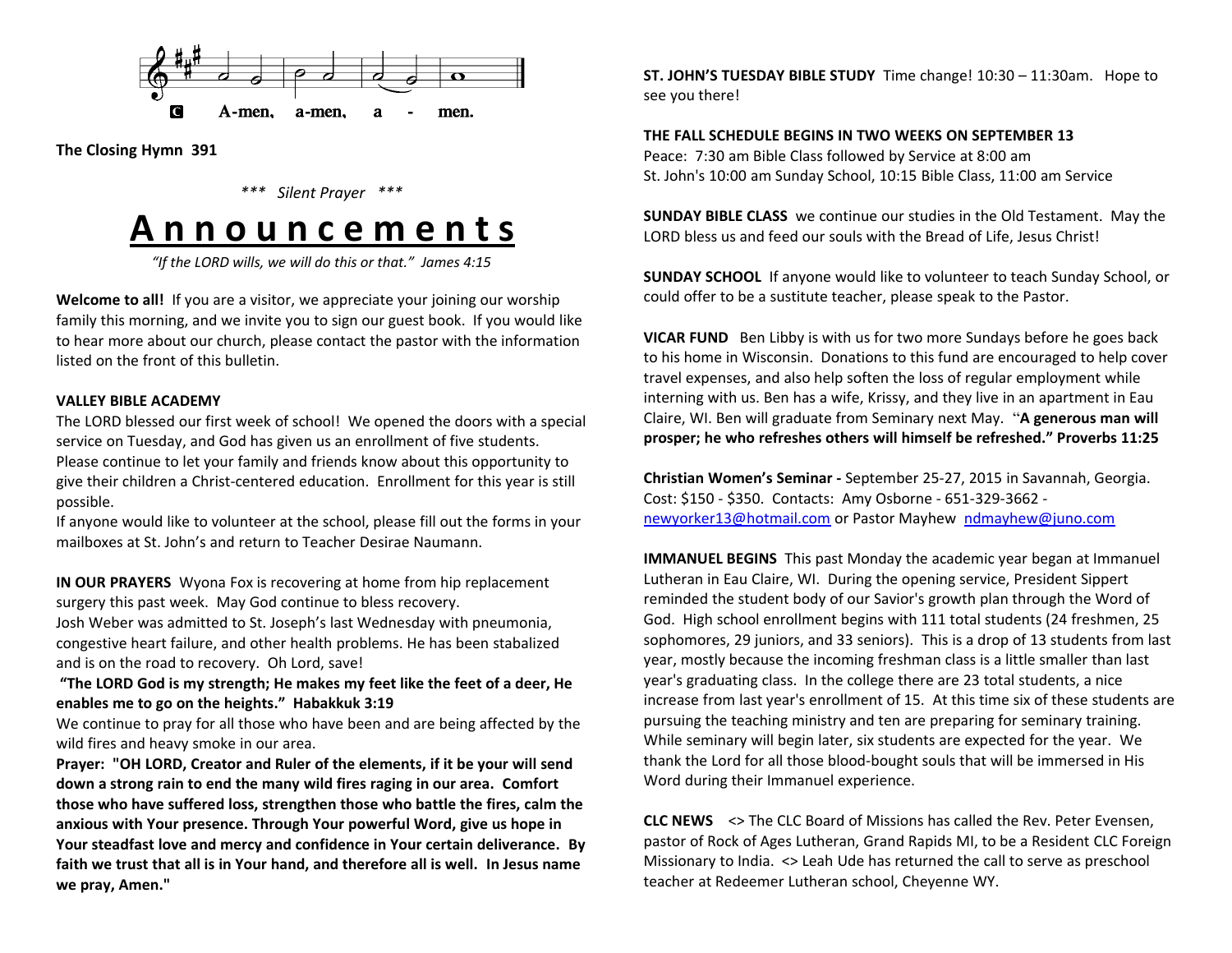# **WEEKLY MEMORY VERSE**

"He holds victory in store for the upright, He is a shield to those whose walk is blameless, for He guards the course of the just and protects the way of His faithful ones." Proverbs 2:7-8

# The OT Reading for this 14<sup>th</sup> Sunday after Pentecost comes from:

*There are two great teachings in the Bible – the Law and the Gospel. God's Law always accuses us, and never excuses us. In these verses the giving of the Law on Mt. Sinai is a frightening event for sinful people like us. We read…* Exodus 19:9-13, 16-20 And the LORD said to Moses, "Behold, I come to you in the thick cloud, that the people may hear when I speak with you, and believe you forever." So Moses told the words of the people to the LORD. 10 Then the LORD said to Moses, "Go to the people and consecrate them today and tomorrow, and let them wash their clothes. 11 "And let them be ready for the third day. For on the third day the LORD will come down upon Mount Sinai in the sight of all the people. 12 "You shall set bounds for the people all around, saying, 'Take heed to yourselves that you do not go up to the mountain or touch its base. Whoever touches the mountain shall surely be put to death. 13 'Not a hand shall touch him, but he shall surely be stoned or shot with an arrow; whether man or beast, he shall not live.' When the trumpet sounds long, they shall come near the mountain." 16 Then it came to pass on the third day, in the morning, that there were thunderings and lightnings, and a thick cloud on the mountain; and the sound of the trumpet was very loud, so that all the people who were in the camp trembled. 17 And Moses brought the people out of the camp to meet with God, and they stood at the foot of the mountain. 18 Now Mount Sinai was completely in smoke, because the LORD descended upon it in fire. Its smoke ascended like the smoke of a furnace, and the whole mountain quaked greatly. 19 And when the blast of the trumpet sounded long and became louder and louder, Moses spoke, and God answered him by voice. 20 Then the LORD came down upon Mount Sinai, on the top of the mountain. And the LORD called Moses to the top of the mountain, and Moses went up.

 **PASTOR** Here ends the Old Testament reading. We continue with the responsive reading of:

### **THE GRADUAL**

- P: Have respect, O Lord, to Your covenant:
- **C: Oh, do not let the oppressed return ashamed!**
- P: Arise, O God, plead Your own cause;
- **C: Do not forget the voice of Your enemies; Hallelujah! Hallelujah!**

P: O LORD, God of my salvation,

**C: I have cried out day and night before You. Hallelujah!**



**PASTOR** The Gospel Reading comes from Luke chapter 13, beginning there in the 22<sup>nd</sup> verse.



# **The Gospel Reading**

*By faith we believe that only Jesus' Gospel saves us. Anyone who tries to be saved by keeping the Law will be thrust out of the Kingdom of God. We read...* Luke 13:22-30 And He went through the cities and villages, teaching, and journeying toward Jerusalem. 23 Then one said to Him, "Lord, are there few who are saved?" And He said to them, 24 "Strive to enter through the narrow gate, for many, I say to you, will seek to enter and will not be able. 25 "When once the Master of the house has risen up and shut the door, and you begin to stand outside and knock at the door, saying, 'Lord, Lord, open for us,' and He will answer and say to you, 'I do not know you, where you are from,' 26 "then you will begin to say, 'We ate and drank in Your presence, and You taught in our streets.' 27 "But He will say, 'I tell you I do not know you, where you are from. Depart from Me, all you workers of iniquity.' 28 "There will be weeping and gnashing of teeth, when you see Abraham and Isaac and Jacob and all the prophets in the kingdom of God, and yourselves thrust out. 29 "They will come from the east and the west, from the north and the south, and sit down in the kingdom of God. 30 "And indeed there are last who will be first, and there are first who will be last."

**PASTOR:** Here ends the Gospel Reading.